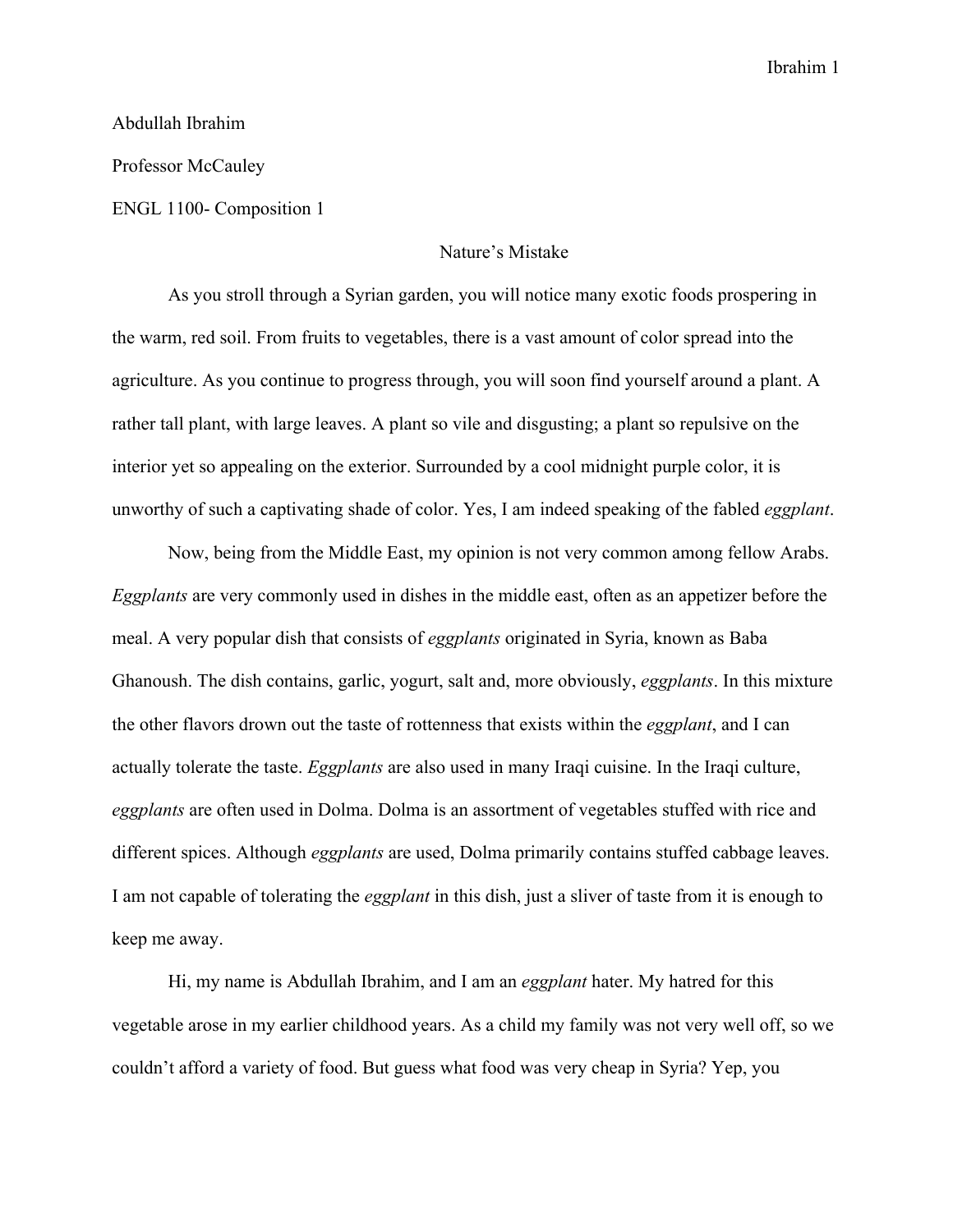Ibrahim 2

guessed it! Potatoes. Although true, that which I truly despise, the *eggplant*, also happened to be very inexpensive. I can still recall the nights, my mother would be cooking, making food for six others, bringing out one dish at a time. As I heard the *eggplants* sizzling, I knew it was me against the clocks, I would try to fill myself up off one dish as quickly as possible. Holding my breath, I attempted to escape the rancid, sweaty odor so it wouldn't take away my appetite (just reliving the scent of it being grilled is enough to give me night sweats). Although sometimes, I just couldn't escape it, I was faced with the mushy, soggy, brown inner layer surrounded by what looks like a black rubber band staring at me, taunting me almost. "How did you know you hate it if you never tried?" I was asked. I slowly picked up the greasy piece, eyeing it for almost a minute. As it began to collapse in my hand I quickly tossed it into my mouth. The flavor that hit my taste buds, I still remember today. The alarms were going off, my face quickly switched expressions, I was now caught in a squint from the bitterness within the *eggplant*, a single manly tear escaped my face as I fought the urge to vomit. It was as if I bit into a mixture between a snail and a mushroom. "Never again" I told myself in the midst of revulsion.

I stayed true to my words. Some time after my first experience with *eggplants*, my uncle began to test my hatred. He wanted to see how far I was willing to go to avoid my nemesis. He decided to make me a wager. He offered to purchase me a toy, but under one condition. I was told, "either eat both of these hot peppers, with no water or anything, or eat an *eggplant* slice." You know looking back at it, in hindsight, it wasn't a very fair deal. Without any hesitation, I said hand me the peppers. A large grin appeared on my uncle's face as he handed me the red, hot peppers. Also no hesitation, might I add. I looked at the peppers, then at my uncle, then back at the peppers again. I was determined to get that toy. I did not stall to toss the peppers into my